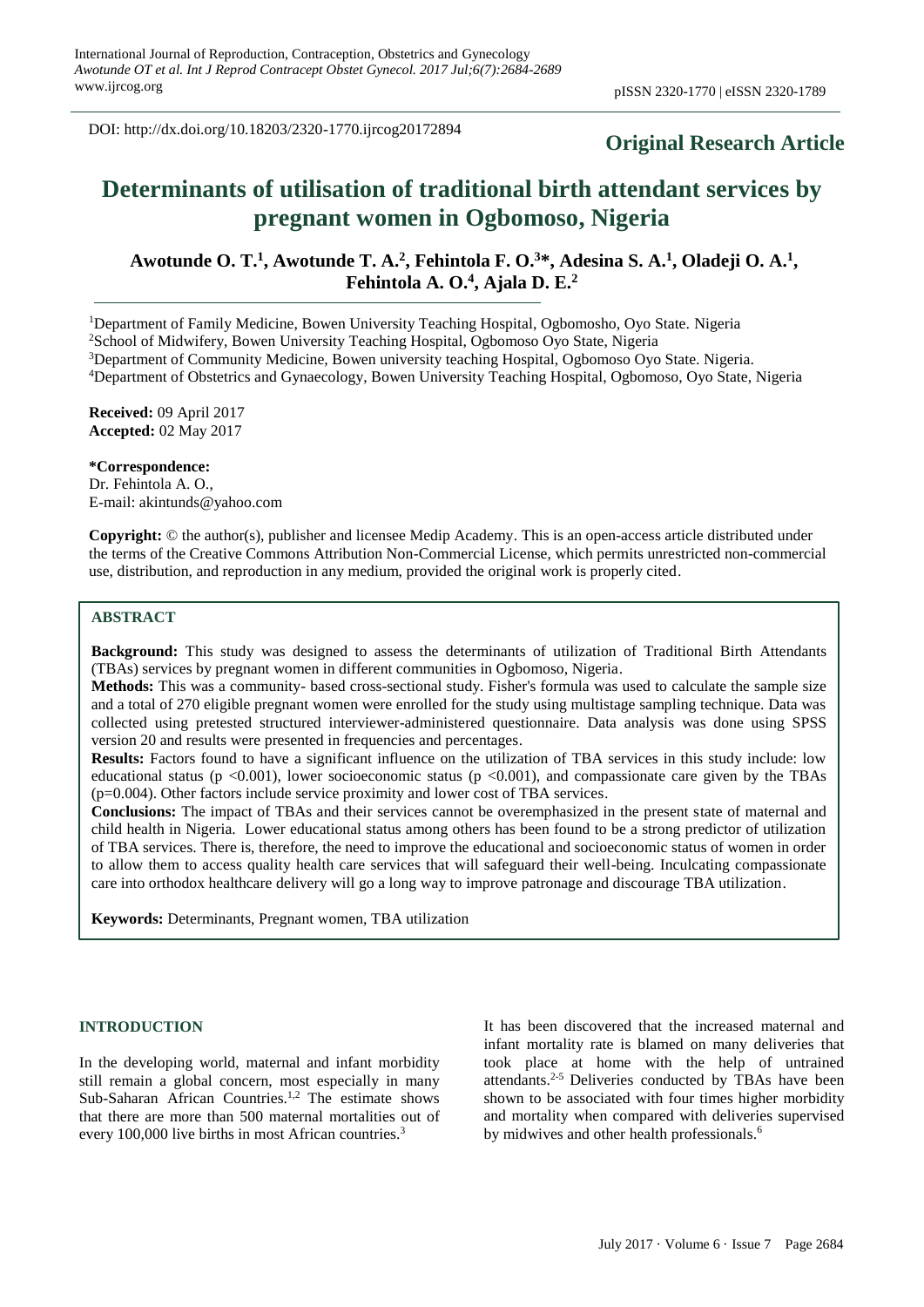The practice of traditional birth attendant has caused a lot of havoc on the health of mother and child. Despite the introduction of modern health facilities, safe motherhood initiative program, free medical services etc., statistics showed that majority of children are born by TBAs both in rural and urban areas. The majority of deliveries are being carried out by TBAs which indicate that several deliveries still occur outside hospitals and health facilities. 2,7,8

According to National Population Commission, one in every three births in Nigeria is attended by skilled personnel, thus confirming the fact that TBA utilization rate in Nigeria is still very high.<sup>9,10</sup>

Studies conducted in some African countries have shown that most pregnant women still prefer TBAs services to orthodox services due to several reasons. Some of these include economic and pragmatic reasons, unaffordable fees aggravated by the low economic status of the community members, and embarrassment by health care providers. Other reasons found were the trust and tradition that the TBAs exhibit. Some of the respondents claimed that TBAs shared the same culture with them and that they were long-serving members of the community. Furthermore, difficult access to health personnel and social distance between the community and village midwife were among the issues raised. 11

Considering the foregoing, it is imperative to study the determinants of utilization of TBA services by pregnant women in Ogbomoso, Nigeria. This will go a long way to influence policy making on maternal and child health in Nigeria.

## **METHODS**

It was a community-based cross-sectional study carried out between January and May 2016 in Ogbomoso South and Ogbomoso North Local government areas in Oyo State, Nigeria. The two Local Government Areas (LGA) within Ogbomoso Township (Ogbomoso North and South) are semi-urban. These two LGAs have an estimated population of 300,000 according to 2006 census (Federal Republic of Nigeria, Official Gazette, 2009). 12

About 100 TBAs were registered in the Primary Health Care Units of both North and South LGAs in Ogbomoso. Pregnant women attending these TBAs were recruited for the study. Non-consenting pregnant women attending these TBAs were excluded from the study. Eligible respondents were selected using multi-stage sampling procedure.

The minimum sample size was determined by using the Fishers formula. <sup>13</sup> Using a prevalence rate i.e. the proportion of pregnant women utilizing TBAs services in Ogbomoso. (Not known presently, therefore 50% is chosen, extrapolated from National Demographic Health Survey, 2008 the sample size needed to achieve a precision of 5% at 95% confident interval was obtained from equation  $N=Z^2P(1-P)/d^2$  where d=0.05, Z=1.96 and P=0.5.<sup>9</sup> The calculated sample size was 246. To allow for non-respondents and those who will be excluded due to breach in the study protocol, a total of 270 subjects were enrolled for the study.

Data was collected using a pre-tested semi-structured interviewer-administered questionnaire which was administered by trained research assistants

## *Statistical analysis*

Each questionnaire was given a unique code and entered into SPSS version 20. Frequencies of variables were used to check for missed values and outliers. Univariate analysis was carried out to determine the frequency distribution of the age groups, marital status, the level of education, occupation, religion and ethnicity of respondents. Bivariate analysis using Chi-square test was carried out to determine factors influencing utilization of TBAs services. For all statistical analysis, a P-value less than 0.05 was considered significant.

For ease of analysis, utilization of TBAs services was categorized into full and partial. Clients who utilized TBA services and also booked for antenatal care in other hospitals were regarded as partial utilizers while those who used only TBA services as full utilizers.

# **RESULTS**

From the Table 1, the mean age of the respondents is 27.9±5.4years with the majority of the respondents (55.2%) within the age group 20-29years. The majority of the respondents have a secondary education (67.8%). About 70.4% of the respondents belong to the low social classes shown in Table 1.

The majority of the respondents, 63.7% lived within a distance of less than 1km to the nearest health facility while only 44.8% lived within less than a kilometer from the nearest TBA center.

From the Table 2 above, the majority of the respondents (80.7%) mentioned compassionate care by the TBAs as a reason why they utilize TBAs services instead of orthodox services. But about 30% of the respondents claimed that they are not aware of another maternity centers other than TBAs.

Some other respondents mentioned cultural acceptability (67.4%), the proximity of TBAs to their dwelling place (47%) and cheaper service (65.2%) as shown in the table.

Amongst other reasons for utilizing TBA services, prayer was mentioned by (74.8%) of the respondents. However, a few stated prompt services (7.0%), clinic schedule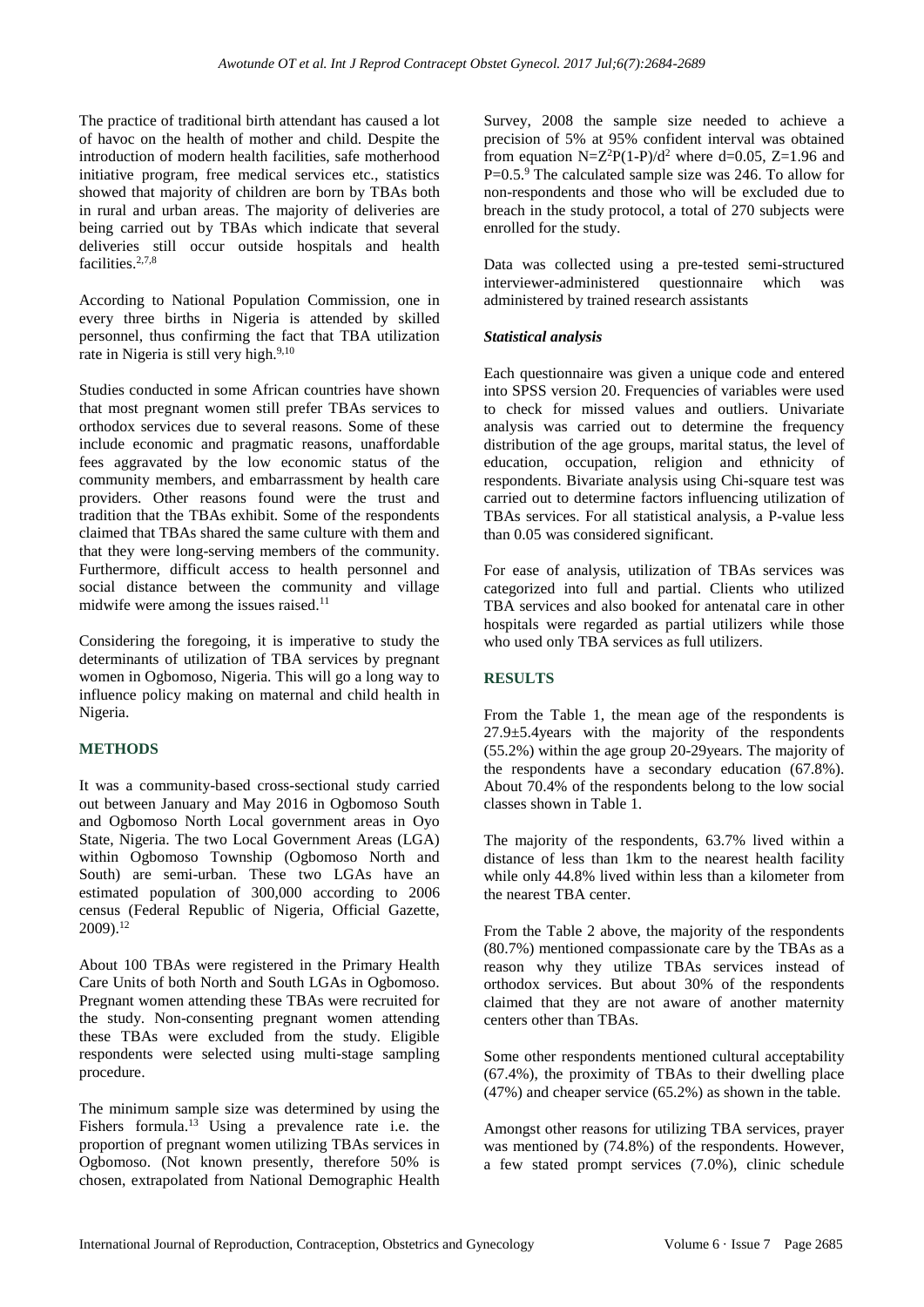(3.3%), family support (2.6%) and spiritual counseling (1.5%) as reasons for utilizing the TBA services.

#### **Table 1: Socio-demographic characteristics of the respondents.**

| <b>Variables</b>                           | Value $(n=270)$  |               |  |  |
|--------------------------------------------|------------------|---------------|--|--|
| Mean Age                                   | 27.9             |               |  |  |
| <b>SD</b>                                  | 5.4              |               |  |  |
| Age Group (Yrs)                            | <b>Frequency</b> | $\frac{0}{0}$ |  |  |
| $<$ 20                                     | 12               | 4.4           |  |  |
| $20-29$                                    | 149              | 55.2          |  |  |
| 30-39                                      | 101              | 37.4          |  |  |
| 40-49                                      | 8                | 3             |  |  |
| <b>Religion</b>                            |                  |               |  |  |
| Christianity                               | 229              | 84.8          |  |  |
| Islam                                      | 41               | 15.2          |  |  |
| <b>Marital status</b>                      |                  |               |  |  |
| Never married                              | 14               | 5.2           |  |  |
| Married                                    | 256              | 94.8          |  |  |
| Occupation                                 |                  |               |  |  |
| Civil servant                              | 29               | 10.7          |  |  |
| Unemployed                                 | 20               | 7.4           |  |  |
| Artisan                                    | 95               | 35.2          |  |  |
| Private employee                           | 126              | 46.7          |  |  |
| <b>Parity</b>                              |                  |               |  |  |
| None                                       | 73               | 27            |  |  |
| one child                                  | 74               | 27.4          |  |  |
| 2-5 children                               | 122              | 45.2          |  |  |
| Over 5 children                            | 1                | 0.4           |  |  |
| <b>Level of Education</b>                  |                  |               |  |  |
| Primary                                    | 21               | 7.8           |  |  |
| Secondary                                  | 183              | 67.8          |  |  |
| Post-secondary                             | 66               | 24.4          |  |  |
| <b>Ethnic Group</b>                        |                  |               |  |  |
| Yoruba                                     | 266              | 98.5          |  |  |
| Igbo                                       | 1                | 0.4           |  |  |
| Others                                     | 3                | 1.1           |  |  |
| <b>Social class</b>                        |                  |               |  |  |
| <b>Lower Class</b>                         | 190              | 70.4          |  |  |
| <b>Middle Class</b>                        | 35               | 13.0          |  |  |
| <b>Upper Class</b>                         | 45               | 16.7          |  |  |
| <b>Distance from TBA center from home</b>  |                  |               |  |  |
| $<1~\mbox{km}$                             | 121              | 44.8          |  |  |
| $1-2$ km                                   | 53               | 19.6          |  |  |
| 3-4 km                                     | 50               | 18.5          |  |  |
| $\geq$ 5 km                                | 46               | 17.0          |  |  |
| <b>Distance of nearest health facility</b> |                  |               |  |  |
| $< 1$ km                                   | 172              | 63.7          |  |  |
| $1-2$ km                                   | 54               | 20.0          |  |  |
| 3-4 km                                     | 21               | 7.8           |  |  |
| $\geq$ 5 km                                | 23               | 8.5           |  |  |

Table 3 showed that respondents with lower educational level are more likely to utilize TBA services only compared to their more educated counterparts who tend to seek antenatal care from orthodox centers in addition to TBA services.

It also revealed a significant relationship between the social class of the respondents,  $(p<0.001)$  and compassionate care by the TBAs  $(p=0.004)$  as other factors influencing utilization of TBA services.

# **Table 2: Reasons for utilizing TBAs services.**

| <b>Variable</b>                            | <b>Response</b> | <b>Frequency</b> | $\frac{0}{0}$ |  |
|--------------------------------------------|-----------------|------------------|---------------|--|
| <b>TBA</b> services<br>cheaper             | Yes             | $176*$           | 65.2          |  |
| <b>TBA</b> services<br>cultural acceptable | Yes             | 182*             | 67.4          |  |
| <b>TBA</b> services<br>proximity           | Yes             | $127*$           | 47            |  |
| TBA-<br>compassionate<br>care              | Yes             | 218*             | 80.7          |  |
| TBA-only<br>maternity<br>that I know       | Yes             | $81*$            | 30            |  |
| Prayer                                     |                 | $202*$           | 74.8          |  |
| Convenient clinic<br>schedule              |                 | $9*$             | 3.3           |  |
| Credit facility                            |                 | $2*$             | 0.7           |  |
| Prompt service                             |                 | $19*$            | 7.0           |  |
| Family support                             |                 | $7*$             | 2.6           |  |
| Spiritual<br>counselling                   |                 | $4*$             | 1.5           |  |
| No response                                |                 | $31*$            | 11.5          |  |
| *Multiple responses noted                  |                 |                  |               |  |

ultiple responses i

Table 4 showed the logistic regression of the determinants of utilization of TBA services among the respondents. Compared to respondents with secondary education or lower, those with post-secondary school education were 50% less likely to utilize TBA services only (OR 0.5, CI= 0.42-0.94, P= 0.02).

Respondents who were of higher socioeconomic status were 90% less likely to utilize TBA services only compared to their counterparts with lower socioeconomic status (OR 0.1, CI= 0.1- 0.45, P= 0.008). Respondents who believed that TBAs offer more compassionate care than orthodox healthcare providers were twice more likely to utilize TBA services only compared to those who believed otherwise (OR 2.12, CI= 1.39-5.87, P=0.003).

# **DISCUSSION**

In Nigeria, just like most developing countries a number of pregnant women still prefer to utilize TBA services than seek health care from health facilities.

Studies have shown adverse effects of their practices on both mother and child leading to high maternal and infant mortality ratio. 2-6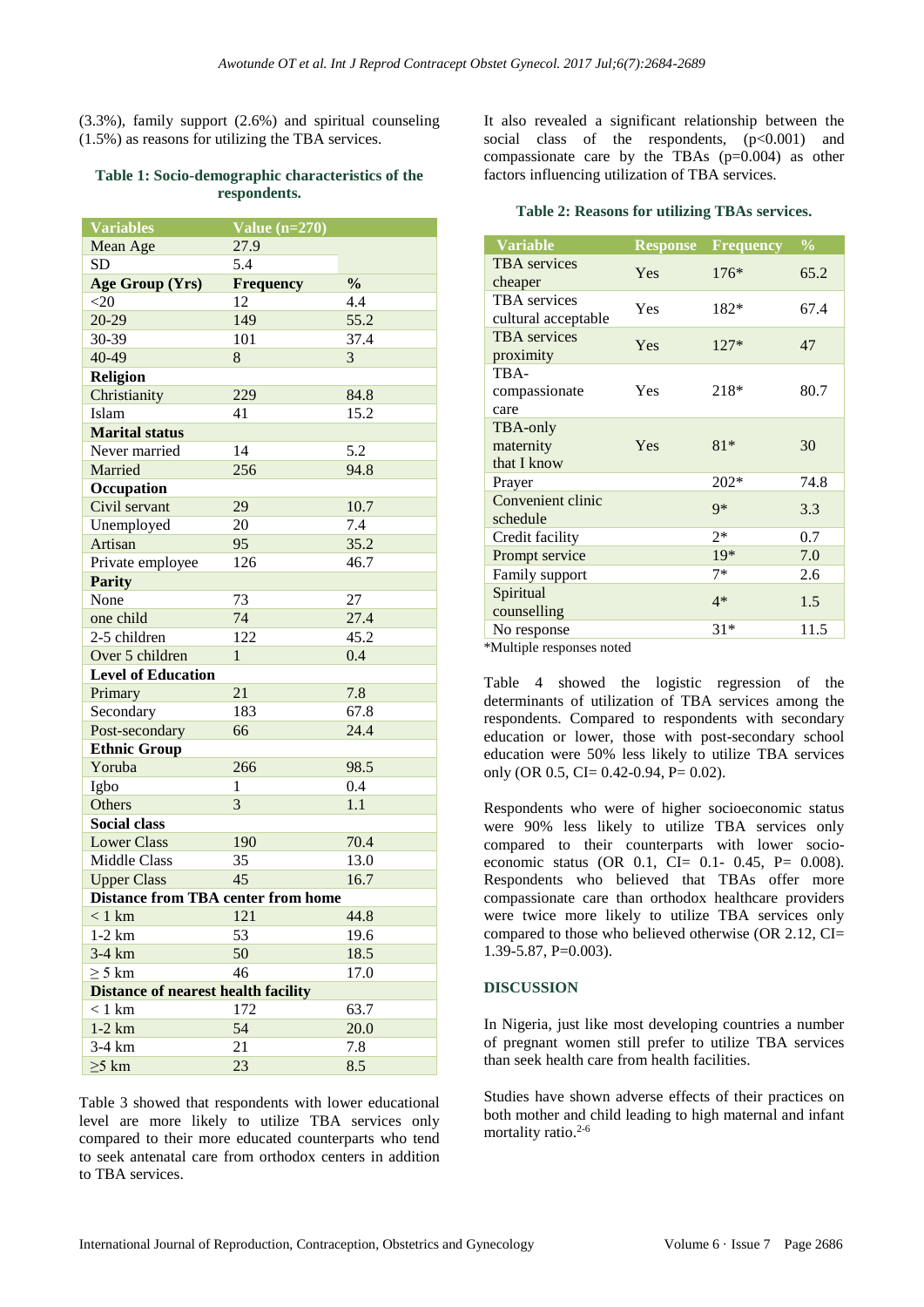|                           | <b>Variables</b>          | <b>TBA</b> utilization status<br><b>Full utilizers</b><br>$n=185$ (%) | <b>Partial utilizers</b><br>$n=85$ (%) | <b>Statistical indices</b>                  |  |
|---------------------------|---------------------------|-----------------------------------------------------------------------|----------------------------------------|---------------------------------------------|--|
| <b>Educational Status</b> | Postsecondary             | 34 (51.5)                                                             | 32(48.5)                               | $Chi^2 = 16.594$ ,                          |  |
|                           | Secondary school or lower | 151(74.0)                                                             | 53(26.0)                               | df=1, $P < 0.001$                           |  |
| Religion                  | Christianity              | 157(68.6)                                                             | 72 (31.4)                              | Chi <sup>2</sup> =0.001, df=1,              |  |
|                           | Islam                     | 28(68.3)                                                              | 13(31.7)                               | $p=0.973$                                   |  |
| <b>Marital Status</b>     | Never Married             | 10(71.4)                                                              | 4(28.6)                                | Fisher's exact,                             |  |
|                           | Married                   | 175(68.4)                                                             | 81 (31.6)                              | $p=1.000$                                   |  |
| <b>Social Class</b>       | Lower                     | 145 (76.3)                                                            | 45 (23.7)                              | Chi <sup>2</sup> =18.13, df=2,              |  |
|                           | Middle                    | 18(51.4)                                                              | 17(48.6)                               |                                             |  |
|                           | Upper                     | 22 (48.9)                                                             | 23(51.1)                               | p<0.001                                     |  |
| <b>TBA</b> services       | Yes                       | 127(72.2)                                                             | 49(27.8)                               | $Chi^2 = 3.106$ , df=1,<br>$p=0.078$        |  |
| cheaper                   | No.                       | 58 (61.7)                                                             | 36 (38.3)                              |                                             |  |
| <b>TBA Services</b>       | Yes                       | 130(71.4)                                                             | 52(28.6)                               | Chi <sup>2</sup> =2.192, df=1,<br>$p=0.139$ |  |
| culturally<br>acceptable  | N <sub>o</sub>            | 55 (68.5)                                                             | 33(31.5)                               |                                             |  |
| Services proximity        | Yes                       | 94 (74.0)                                                             | 33(26.0)                               | Chi <sup>2</sup> =3.359, df=1,              |  |
|                           | No.                       | 91(63.6)                                                              | 52 (36.4)                              | $p=0.139$                                   |  |
| <b>TBA</b>                | Yes                       | 158(72.5)                                                             | 60(27.5)                               | $Chi2=8.223$ , df=1,                        |  |
| compassionate care        | N <sub>0</sub>            | 27(51.9)                                                              | 25(48.1)                               | $p=0.004$                                   |  |
| Source of Influence       | Significant               | 108(65.5)                                                             | 57 (34.5)                              | Chi <sup>2</sup> =1.842, df=1,              |  |
|                           | Others own decision       | 77(73.3)                                                              | 28(26.7)                               | $p=0.174$                                   |  |

**Table 3: Relationship between selected variables and utilization status of TBA services.**

#### **Table 4: Logistic regression showing determinants of utilization TBA services among respondents.**

| <b>Variables</b>               | <b>TBA</b> full utilisation<br>$n=185(%)$ |               |       |
|--------------------------------|-------------------------------------------|---------------|-------|
|                                | OR.                                       | 95% CI        | P     |
| Educational status             |                                           |               |       |
| (Ref=sec. School and           | 0.5                                       | $0.42 - 0.94$ | 0.02  |
| below Postsecondary            |                                           |               |       |
| Religion (Ref=Xtianity)        | 0.25                                      | $0.22 - 1.82$ | 0.324 |
| Islam                          |                                           |               |       |
| Social Class (Ref=lower)       | 0.1                                       | $0.1 - 0.45$  | 0.008 |
| higher                         |                                           |               |       |
| TBA services cheaper           | $\overline{2}$                            | $0.52 - 2.35$ | 0.542 |
| $(Ref=No) Yes$                 |                                           |               |       |
| <b>TBA</b> Services culturally | 0.5                                       | $0.40 - 2.82$ | 0.123 |
| acceptable (Ref=No) Yes        |                                           |               |       |
| Services proximity             | 2.5                                       | 0.48-3.99     | 0.54  |
| $(Ref=No) Yes$                 |                                           |               |       |
| TBA compassionate care         |                                           |               |       |
| (Ref=No) Yes                   | 2.12                                      | 1.39-5.87     | 0.003 |

A total of 270 pregnant women within the reproductive age group 15-49 years were included. The mean age of the respondents was  $27.9 \pm 5.4$  years. Most of the women fell within the age range of 20-29 years (55.2%). The low proportion of women in both extremes of reproductive life observed in this study is noteworthy because of the high-risk features associated with these age groups  $(\leq 20)$ and 40-49 years respectively). Previous studies observed similar findings.<sup>2,14</sup> However, in a study done by Akenzua et al reported by Salako, TBAs were found to be managing pregnancies of high risk in adolescents and elderly primigravida.<sup>15-17</sup> Involvement of TBAs in managing pregnancies at the extremes of reproductive life which are beyond their scope indicates a lack of risk assessment and can result in high maternal and perinatal mortality and morbidity.

It was noted in this study that majority of respondents were of lower socioeconomic status and lower level of education (70.4% and 75.6% respectively). This finding was similar to that of the study done in the northern part of Nigeria where the majority of the pregnant women utilizing TBA services were of a lower socio-economic class and lower educational level. <sup>18</sup> Also, the majority of the respondents lived within a distance of less than 1km from a health care facility. This was in contrast to previous studies where the long distance between patient's home and health care facility was a reason for utilizing TBA services. 6,11,19

The determinants of utilization of TBA services found in this study were: lower educational status, lower socioeconomic status and more compassionate care by the TBAs. It was noted that respondents with secondary school education or lower were 50% more likely to utilize TBA services only compared to those with higher education. Similar findings were reported in Malawi, Zambia, and Nigeria as well.<sup>2,20,21</sup> Also, a similar study conducted in Sierra Leone agreed with this finding as it revealed that there is a positive association between low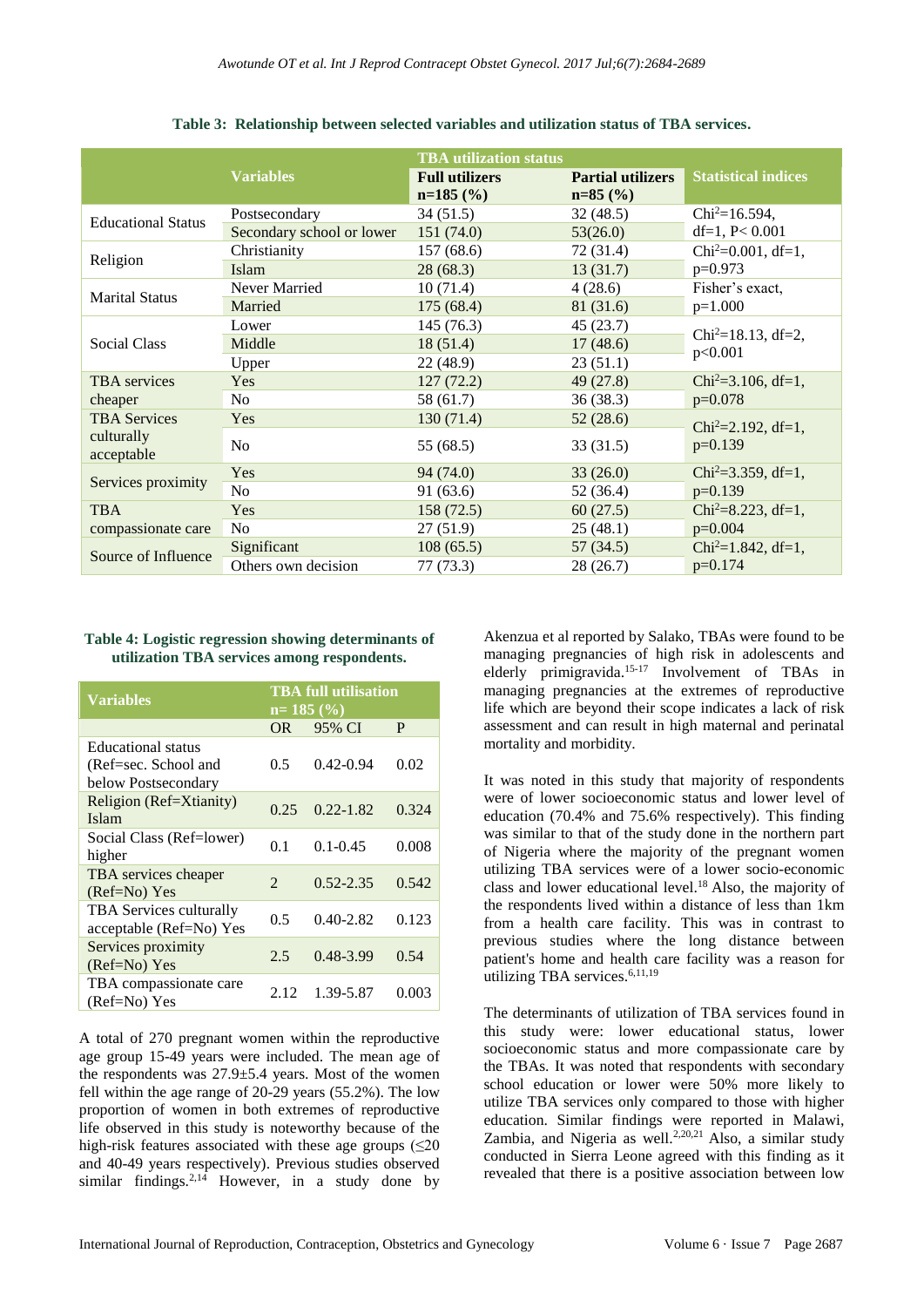literacy and utilization of TBA services. <sup>22</sup> Contrary to this, however, a study done in Southwest Nigeria revealed that most mothers irrespective of their level of education still utilize traditional homes which to some are safer and have less complication.<sup>23</sup>

In the same vein, the social class of the respondents was significantly related to the TBA utilization status. It was revealed that majority of the respondents (70.4%) belong to the lower socio-economic level. Doctor and Dahiru reported similar findings.<sup>18</sup> The lower the socioeconomic level the more likely a woman is to opt for TBA services which she may think is cheaper than hospital services. With an increasing cost of health care and rate of unemployment, the future looks bleak for the low social class individuals. This finding is corroborated by a study that reported that women of higher socioeconomic status are able to make wiser decisions concerning their health than their counterparts in the lower social class.<sup>24</sup>

The TBAs received a remarkable level of patronage from pregnant women by the majority of respondents, due to the fact that they provide compassionate care more than the orthodox health workers. This finding is not different from that of other studies where similar results were reported. In comparison, a study done in Ogun State South West Nigeria, about (43.5%) of the respondents claimed that TBA provides more compassionate care. These finding compared well with those of West Java province in Indonesia and studies conducted in several parts of Nigeria. <sup>11</sup> Other factors like service proximity, cultural acceptability and low cost of TBA services did not significantly influence utilization of TBA services. This was in contrast to findings of other previous studies where TBA services were considered culturally more acceptable, cheaper and were easily accessible (Mboye, Opiah, and Dorwie).

This present study should be interpreted in the light of some limitations. Being a cross-sectional study, causality may be difficult to ascertained. Also, Paucity of local data on utilization of TBAs services by pregnant women possibly as a result of difficulty in penetrating the TBAs circle could be a limiting factor.

## **CONCLUSION**

The TBAs play central roles in the present state of maternal and child health in Nigeria. Lower educational and socio-economic status among others has been found to strongly influence utilisation of TBA services in this study. There is, therefore, the need to improve the educational and socioeconomic status of women in order to allow them to access quality health care services that will safeguard their well-being. Inculcating compassionate care into orthodox healthcare delivery will go a long way to improving uptake of orthodox health care delivery.

## **ACKNOWLEDGMENTS**

Authors would like to thank Mrs. Priscilla Adumoah Attafuah of the Nursing Department, of Valley View University, Accra, Ghana, and Mr. Sunday Oladunjoye of Bowen University Teaching Hospital, Ogbomoso, Oyo State, Nigeria for their inputs in writing of this article.

*Funding: No funding sources Conflict of interest: None declared Ethical approval: The study was approved by the Institutional Ethics Committee*

## **REFERENCES**

- 1. Bryce J, Daelmans B, Dwivedi A, Fauveau V, Lawn J, Mason E, et al. Countdown Coverage Writing Group; Countdown to 2015 Core Group. Countdown to 2015 for maternal, newborn, and child survival: the 2008 report on tracking coverage of interventions. Lancet. 2008;371(9620):1247-58.
- 2. Ebuehi OM, Akintujoye I. Perception, and utilization of traditional birth attendants by pregnant women attending primary health care clinics in a rural Local Government Area in Ogun State, Nigeria. Int J Womens Health. 2012;4:25-34.
- 3. Chou D, Inoue M, Mathers C, Moller A, Oestergaard M, Say L, et al. Trends in maternal mortality: 1990 to 2010. WHO-UNICEF UNFPA and the World Bank estimates. 2012.
- 4. Lawn JE, Lee AC, Kinney M, Sibley L, Carlo WA, Paul VK et al. Two million intrapartum-related stillbirths and neonatal deaths: where, why, and what can be done? Int J Gynecol Obstet. 2009;107:S5- S19.
- 5. Monjok E, Essien E, Smesny A, Okpokam S. A training need for rural primary care in Nigeria. J Obstet Gynaecol. 2010;30(8):833-5.
- 6. Opiah M, Osayi T, Afolayan J, AdeyanjuAB UA. Factors influencing patronage of traditional birth attendants for delivery and newborn care in amassoma community, Southern IJAW local government area, Bayelsa State. Bull Sci Assoc Nigeria. 2010;29:27-32.
- 7. Ofili A, Okojie O. Assessment of the role of traditional birth attendants in maternal health care in Oredo Local Government Area, Edo State, Nigeria. J Comm Medicine Prim Health Care. 2005;17(1):55- 60.
- 8. M'Cormack-Hale FA, Beoku-Betts J. General Introduction. Afr Asian Studies. 2015;14(1-2):8-17.
- 9. Abuja N. National Population Commission and ICF Macro; 2009. National Population Commission (NPC)[Nigeria] and ICF Macro Nigeria Demographic Health Survey. 2008.
- 10. Abimbola S, Okoli U, Olubajo O, Abdullahi MJ, Pate MA. The midwives service scheme in Nigeria. PLoS Med. 2012;9(5):e1001211.
- 11. Titaley CR, Hunter CL, Dibley MJ, Heywood P. Why do some women still prefer traditional birth